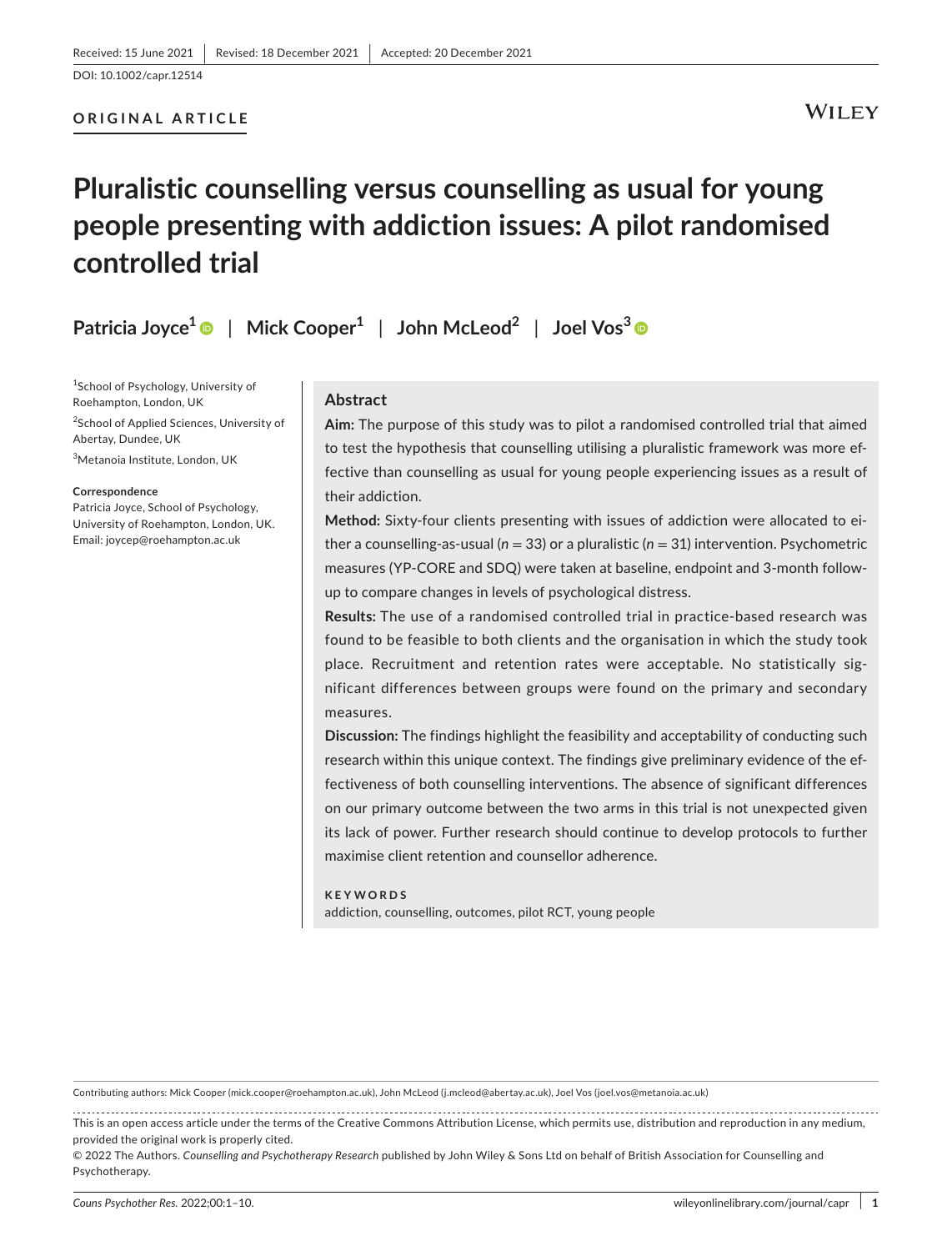## **1**  | **INTRODUCTION**

Therapeutic work with children and young people has received greater attention and research focus in the UK through increased recognition of children and young people's specific needs (McLaughlin et al., 2013). However, this increase has not yet extended to young people presenting with issues relating to addiction.

Prevalence rates in relation to addictions within youth populations are difficult to estimate because of the often illegal or shameful nature of the addiction. However, adolescence is often thought of as the peak risk period for the initiation and escalation of additions such as substance use: around 90% of substance-abusing adults reported misuse starting in this period (Taylor & Gunn, 2013). Although drug misuse in young people, as reported by those in treatment services, remains low (UK Government, 2019), almost a quarter (24%) of young people in England reported drug-taking at least once (NHS Digital, 2018), a figure comparable with young people in Scotland, with 16% reporting having used drugs in the month previous to the study (Scottish Government, 2018). With respect to other addictions such as Internet addiction, rates have been reported to be between 1.5% and 11.6% (Kuss et al., 2013).

As with prevalence rates, the existing literature of effective interventions in relation to addiction in young people is sparse and limited by a range of factors, such as the lack of trials with treatment control groups (Fonagy et al., 2015, 2017; Waldron & Turner, 2008). However, research suggests that any therapeutic intervention tends to be more effective than none (Suls et al., 2012; Tanner-Smith et al., 2013). In addition, clinical outcomes of interventions appear to be similar. The largest multi-site trial of interventions for young people presenting with cannabis use found little difference in outcome between motivational enhancement therapy, cognitive behavioural therapy, adolescent community reinforcement therapy and multidimensional family therapy (Dennis et al., 2004). This 'dodo bird' finding was duplicated in more recent literature reviews of the evidence of the effectiveness of psychological interventions for substance misuse more broadly (Tanner-Smith et al., 2013; Waldron & Turner, 2008).

Pluralistic therapy is an evolving approach to therapy, first articulated by Cooper and McLeod (2007, 2011). The philosophical basis for pluralism is the belief that 'any substantial question admits a variety of plausible but mutually conflicting responses' (Rescher, 1993, p. 79). Pluralistic therapists therefore try to move away from the assumption that there is one 'best' therapy for all clients. Rather, pluralistic therapists try to consider, in collaboration with individual clients, what would best allow that particular client to meet their identified goals. In this respect, 'metatherapeutic dialogue'—or 'shared decision-making'—between therapist and counsellor is at the heart of the therapeutic work. By adopting this ethos of care (Cooper, 2020, Smith & de la Prida, 2021), the pluralistic counsellor sees the client as the primary agent for change and encourages them to draw on their own individual and cultural resources. An initial study of pluralistic therapy for adults with depression found high rates of completion and outcomes at a level similar to interventions

#### **Implications for Practice**

- This pilot study shows that recruitment and retention is possible for a trial of PC against CaU. However, strategies will need to be put in place to ensure a clear differentiation between the two conditions.
- In addition, methods will be needed to ensure retention for follow-up testing.

recommended by the National Institute of Health and Clinical Excellence (NICE) (Cooper et al., 2015).

Pluralistic therapy has not yet been tested with young people or those with addiction issues. However, several of the main tenets of the approach show promise to these populations. A collaborative, shared decision-making approach has been shown to improve psychosocial difficulties, increase treatment satisfaction and decrease decisional conflict with young people (Edbrooke-Childs et al., 2016; Simmons et al., 2017; Wolpert et al., 2014). In addition, supporting adults to make decisions has been found to increase engagement in a substance misuse population (Bergman et al., 2016). Goal setting has been evidenced as important in both generic (Feltham et al., 2018), and addiction-specific, youth settings (Schroder et al., 2009; Tanner-Smith & Lipsey, 2015). A lack of goals in therapy was associated with little or no improvement, and early dropout, for young people (Schroder et al., 2009; Werbart et al., 2015).

The aim of this study was to pilot a randomised controlled trial (RCT) of pluralistic counselling (PC) against counselling as usual (CaU) for young people with addiction issues. Our objectives were to assess the feasibility of such a trial and to establish initial indicators of effect.

#### **2**  | **METHOD**

#### **2.1**  | **Design**

The pilot study adopted an individual, within-counsellor randomised controlled design. The sample size for this pilot study was based on recommendations by Torgerson and Torgerson (2008) of a minimum of 32 clients across conditions. This is based on the numbers needed to observe a difference of one standard deviation between two randomised groups with 80% power. Given trends towards the pooling of data from RCTs in meta-analyses, we chose to continue recruiting past this minimum mark, and took into the study all young people referred, and assessed as eligible, during our recruitment period.

For the purposes of this study, we used the broad-based model of addiction suggested by Orford (2001), a model also utilised in the project being studied. The key factors recognised within the model are that addiction is a largely psychological process, rather than a physical disease, and that addiction can occur in response to a wide range of different behaviours (Orford, 2001). Hence, we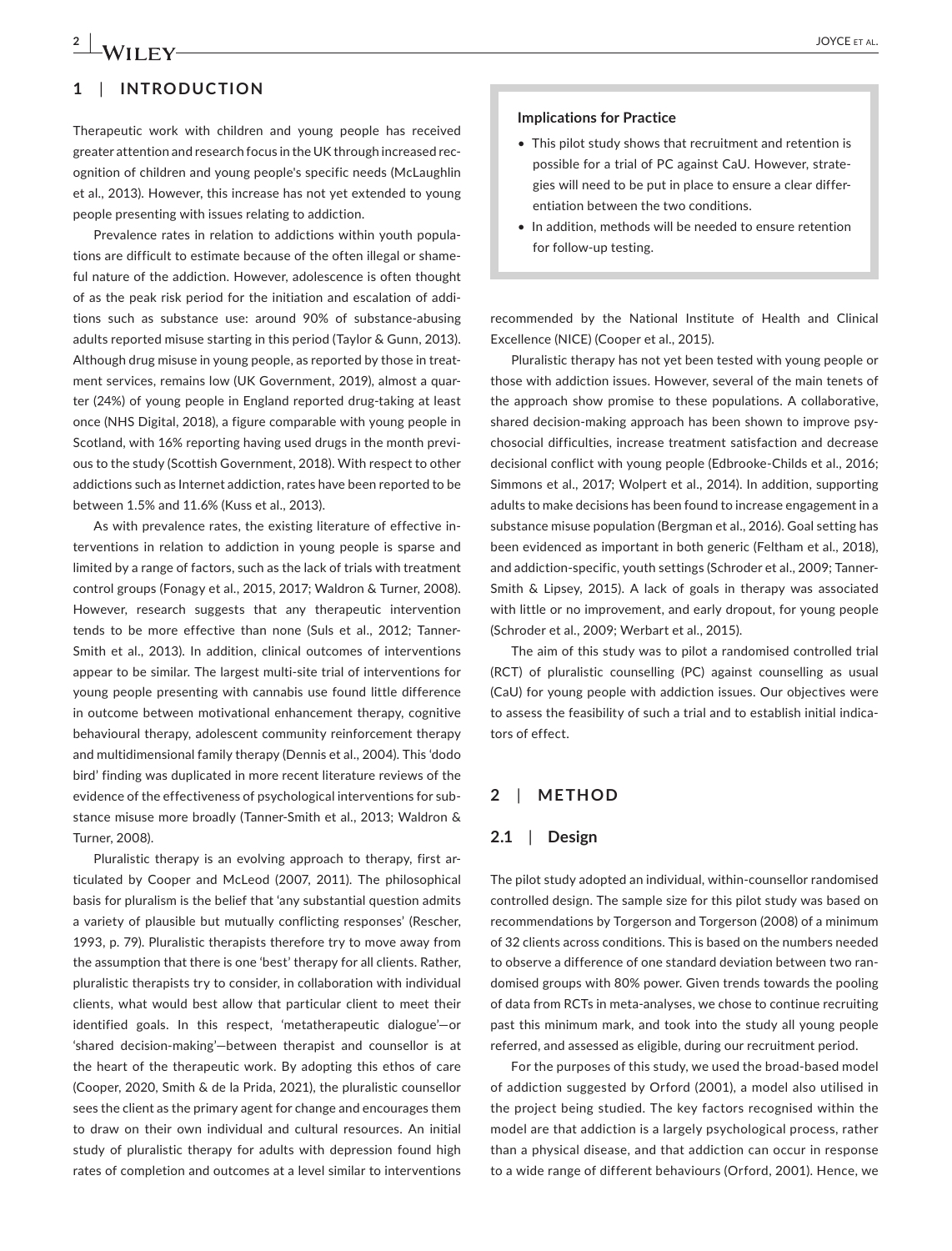included addictions discussed by Orford as part of his *excessive appetite* model of drinking, gambling, drug-taking, eating and exercise, as well as Internet addiction. Through the reading of recent research and following discussions with the Child and Adolescent Mental Health Services (CAMHS) team where the study took place, it was also decided to include self-harm as an addiction (Blasco-Fontecilla et al., 2016; Nixon et al., 2002). Additionally, following feedback from users, and based on discussions in the field (Shoshanna, 2008), anger was also included as an addictive behaviour. This inclusion was in response to clients who described anger in terms of it being a repeated failure to resist an impulse, drive or urge to perform an act that is rewarding to the person (at least in the short term), despite longer term harm either to the individual or to others (Grant et al., 2014; WHO, 2021). This ritualistic use is consistent with Orford's excessive appetite model (2002).

Risk to self and others was considered when assessing for suitability to the service. This risk was continually monitored through the use of YP-CORE at the beginning of every session.

#### **2.2**  | **Participants**

The service was open to all young people who were affected by addiction (either their own or that of another) between the ages of 12 and 25 who lived in Moray, Scotland. Recruitment took place between September 2013 and January 2015 in a service in the Moray area. Clients came from secondary schools throughout Moray: six state-funded day schools and one privately funded boarding school. All were of mixed sex. Young people who were no longer at school were also referred from various services: supported housing projects, social work criminal justice services, Careers Scotland and the local college. Eligibility criteria for inclusion in the study were as follows: aged at least 13 years at baseline, primary presentation of addiction (as per the definition above), an expressed desire to reduce their addictive behaviour, an expressed desire to see a counsellor and sufficient maturity to be able to consent to participate in research.

Referees who declined to be part of the study, but met the organisation's criteria for acceptance, were offered a counselling-asusual intervention.

Over the period of the study, 137 clients were referred to the service and 101 were assessed for eligibility to participate (Figure 1). Of these, 10 declined to participate and four withdrew consent after the baseline test. In addition, 23 clients attended the baseline testing appointment but, through discussion at this appointment, decided that they did not require counselling. The remaining 64 clients were deemed eligible to participate in the trial, gave written informed consent and were randomised to PC (*n* = 31) or CaU (*n* = 33).

Across both conditions, 36 clients were female (56.3%) and 28 were male (43.8%; Table 1). The majority of clients were in the 13– 15 age range ( $n = 35$ , 54.7%) and described their ethnic origin as

Scottish (*n* = 45, 70.3%). In most cases, clients lived with their parents/carers ( $n = 47, 73.4\%$ ). Self-harm was the most common presenting issue (*n* = 27, 40.3%), followed by smoking (*n* = 10, 15.6%) and gaming (*n* = 6, 9.4%). There were no noticeable differences in demographic characteristics by condition.

#### **2.3**  | **Measures**

The primary outcome was psychological distress, as measured by the Young Person's CORE (YP-CORE; Twigg et al., 2009, 2016). Responses are rated using a 5-point Likert scale ranging from 0 (not at all), 1 (only occasionally), 2 (sometimes), 3 (often) to 4 (most or all the time). The internal and test–retest reliability of the YP-CORE has been established. In the present data, the measure showed good internal consistency:  $\alpha$  = 0.86 at baseline.

The self-reported Strengths and Difficulties Questionnaire (SDQ) was adopted as a secondary outcome measurement. The SDQ assesses psychological difficulties and is a widely used brief behavioural screening instrument for children and young people aged 11–16 (Goodman, 2001). It consists of 25 questions divided into five domains, four of which are difficulties-oriented: emotional symptoms (SDQ-ES), conduct problems (SDQ-CP), hyperactivity (SDQ-H) and peer relationship problems (SDQ-PP); and one of which is strengths-oriented: prosocial behaviour (SDQ-PS). The total difficulties score of the SDQ (SDQ-TD) is generated by summing the scores on the four distress-related scales. In contrast to the YP-CORE, instead of weekly, the clients were asked to reflect and report on their feelings over the last six months at baseline and then over the past month at follow-up.

The SDQ-TD score has been found to demonstrate adequate levels of internal consistency (Goodman, 2001; Goodman et al., 1998) and convergent validity with other child psychological distress measures such as the Child Behaviour Checklist (CBCL) (Muris et al., 2003), the Boxall Profile (Couture et al., 2011) and the Treatment Outcome Package (TOP) (Baxter et al., 2016). However, it has been found to have poor internal consistency on some subscales, such as peer problems and prosocial (Liang et al., 2019); and conduct problems, hyperactivity and peer problems (Mellor et al., 2016; Roy et al., 2008). In the present data, the internal consistency of the SDQ-TD scores was found to be satisfactory:  $\alpha = 0.72$  at baseline. Across the three time points, internal consistency was also satisfactory for the emotional symptoms (SDQ-ES;  $\alpha = 0.72$ -0.80) and hyperactivity subscales (SDQ-HA;  $\alpha$  = 0.69-0.79). However, for the three other subscales it was not at acceptable levels: SDQ peer problems: *α* = 0.45–0.64; SDQ conduct problems: *α* = 0.36–0.51; and SDQ prosocial: *α* = 0.27–0.57.

#### **2.4**  | **Interventions**

Clients were seen in both informal (youth clubs) and formal (school) settings. Each organisation that housed the project on a consistent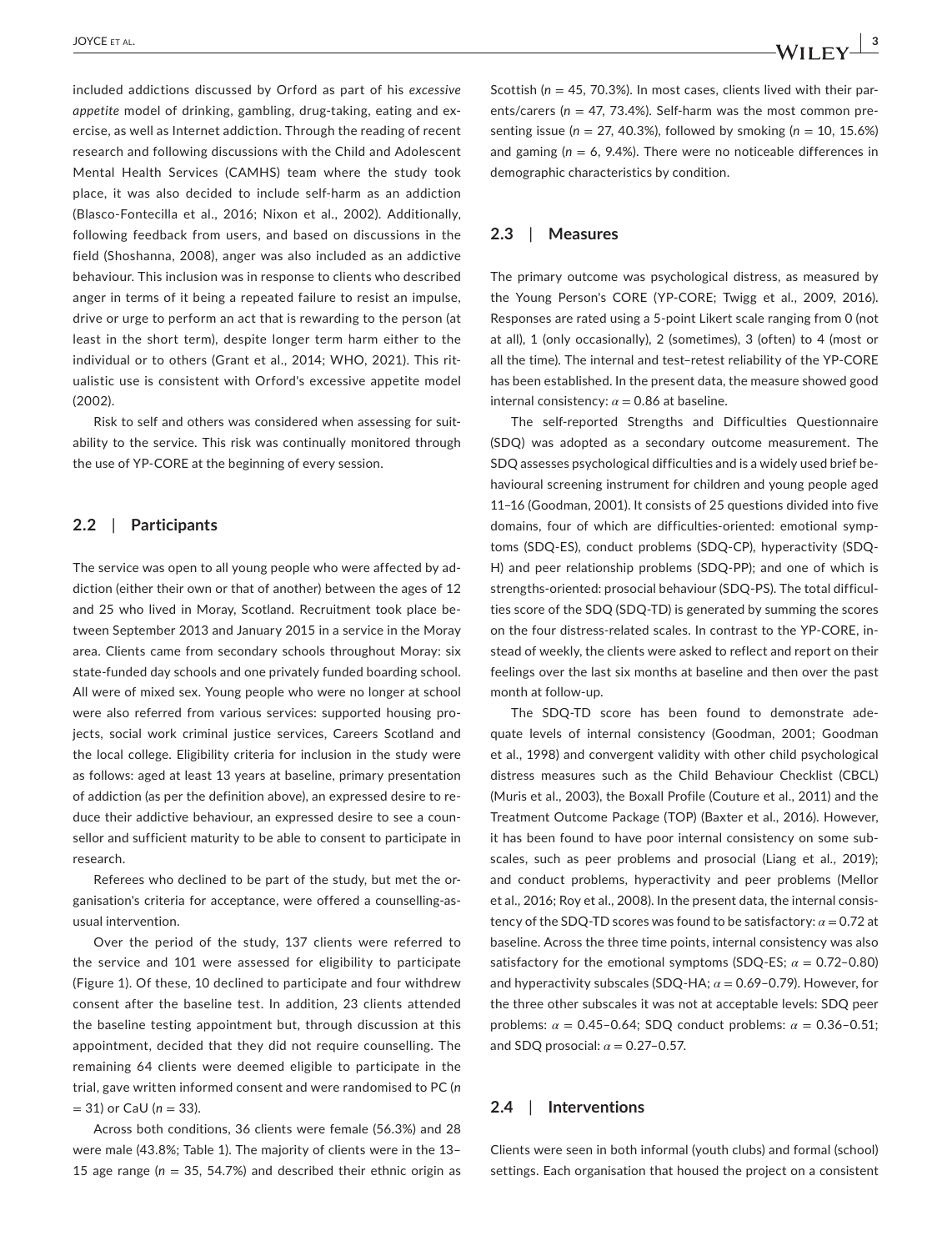

#### **FIGURE 1** Client flow diagram

basis was given a time slot. This was negotiated based on the need for each organisation but was typically a half day per week. Young people were made aware of when the counsellor would be in the school and could either self-refer or be referred by another person (e.g. youth worker, teacher) via email or telephone. Potential clients could also simply drop in to see the counsellor. The interventions were not time-limited; the client and counsellor worked collaboratively to decide the length of the intervention.

#### 2.4.1 | Counselling as usual

The CaU intervention began with a dialogue between the client and counsellor on the client's stage of the transtheoretical model

of change (Prochaska & DiClemente, 1983). Based on this collaborative assessment and ongoing dialogue, the counsellor then utilised a variety of different interventions within a humanistic framework. These interventions most commonly included motivational interviewing (Miller & Rollnick, 2013) to resolve ambivalence and CBT to promote introspective thinking and to increase awareness of behaviours and motivations to avoid or minimise the addiction or to avoid high-risk situations (Velleman, 2011). Relapse prevention and management therapy were also used adjunctively (Witkiewitz & Marlatt, 2004). As it is recognised that there is no dominant paradigm when working with addiction, the tailored integration of these evidence-based principles and practices was thought to be effective for individuals seeking behavioural change (Velleman, 2011).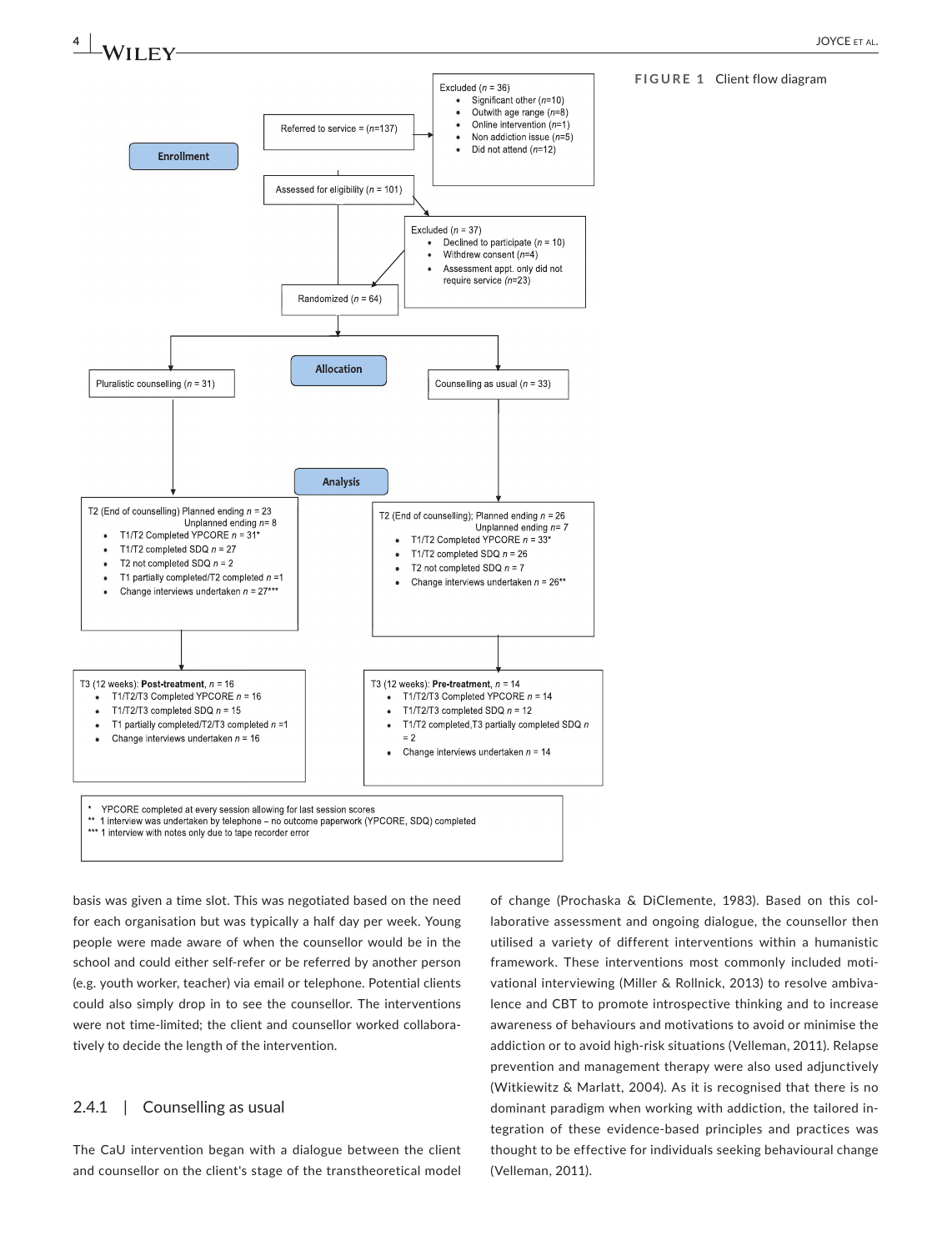#### **TABLE 1** Client demographics

|                      | PC                | CaU                |                    |  |  |
|----------------------|-------------------|--------------------|--------------------|--|--|
|                      | N (%within cond.) | N (% within cond.) | <b>All clients</b> |  |  |
| Gender               |                   |                    |                    |  |  |
| Male                 | 14 (45.2)         | 14 (42.4)          | 28                 |  |  |
| Female               | 17(54.8)          | 19 (57.6)          | 36                 |  |  |
| Ethnic origin        |                   |                    |                    |  |  |
| Scottish             | 24(77.4)          | 21(63.6)           | 45                 |  |  |
| <b>British other</b> | 2(6.5)            | 3(9.1)             | 5                  |  |  |
| White other          | 2(6.5)            |                    | $\overline{2}$     |  |  |
| <b>British</b>       | 3(9.6)            | 8(24.2)            | 11                 |  |  |
| Other                |                   | 1(3.2)             | $\mathbf{1}$       |  |  |
| Age range            |                   |                    |                    |  |  |
| $13 - 15$            | 20(64.5)          | 15(45.5)           | 35                 |  |  |
| $16 - 18$            | 7(22.6)           | 11(33.3)           | 18                 |  |  |
| $19+$                | 4(3.2)            | 7(21.2)            | 11                 |  |  |
| Presenting issue     |                   |                    |                    |  |  |
| Self-harm            | 14 (45.2)         | 13 (39.4)          | 27                 |  |  |
| Gaming               | 6(19.3)           | 2(6.1)             | 8                  |  |  |
| Alcohol              | 4(12.9)           | 4(12.1)            | 8                  |  |  |
| Smoking              | 4(12.9)           | 6(18.2)            | 10                 |  |  |
| <b>Drugs</b>         | 2(6.5)            | 5(15.2)            | $\overline{7}$     |  |  |
| Anger                | 1(3.2)            | 1(3.0)             | $\overline{2}$     |  |  |
| Eating               |                   | 1(3.0)             | $\mathbf{1}$       |  |  |
| Gambling             |                   | 1(3.0)             | $\mathbf{1}$       |  |  |
| Living circumstances |                   |                    |                    |  |  |
| With parent(s)       | 24 (77.5)         | 23 (69.7)          | 47                 |  |  |
| Supported acc.       | 4(12.9)           | 4(12.1)            | 8                  |  |  |
| On own               | 1(3.2)            | 2(6.1)             | 3                  |  |  |
| With guardians       | 1(3.2)            | 1(3.0)             | 2                  |  |  |
| Res. school          | 1(3.2)            |                    | 1                  |  |  |
| With partner         |                   | 3(9.1)             | 3                  |  |  |

#### 2.4.2 | Pluralistic therapy

The PC therapy intervention drew on methods described by Cooper and McLeod (2011). A collaborative assessment was firstly undertaken that included the construction of a 'goals, tasks and methods' sheet to gain a shared understanding of the client's therapy goals, and the tasks and methods that they believed could help them reach these goals. The sheet was then reviewed at the beginning of each session, allowing for a continued dialogue and facilitating understanding of the continued needs of the client. A young personspecific Therapy Personalisation Form (YP-TPF) was also developed and used within the collaborative assessment. This aimed to identify the style of therapy that might be suited to the needs of the individual client. A Session Rating Scale form (SRS; Duncan et al., 2004) was also completed at the end of each therapy session. This was to continue further dialogue on the client's needs and preferences for in-session activities.

There was no formal checking of adherence to PC. However, data were available on whether the clients had completed the three PC measures.

#### 2.4.3 | Supervision

To ensure there was a demarcation between the two interventions, counsellors attended separate supervision for CaU and PC. Those who clinically supervised CaU were trained to a professionally recognised training level, having achieved COSCA (Counselling & Psychotherapy in Scotland) supervisor accreditation. All clinical supervisors had a minimum of 5 years' clinical supervisory experience. The first author undertook the clinical supervision of PC. They are a COSCA-trained and COSCA-accredited clinical supervisor with more than 10 years of experience, who has undertaken further supplementary pluralistic supervisory training at the Abertay University.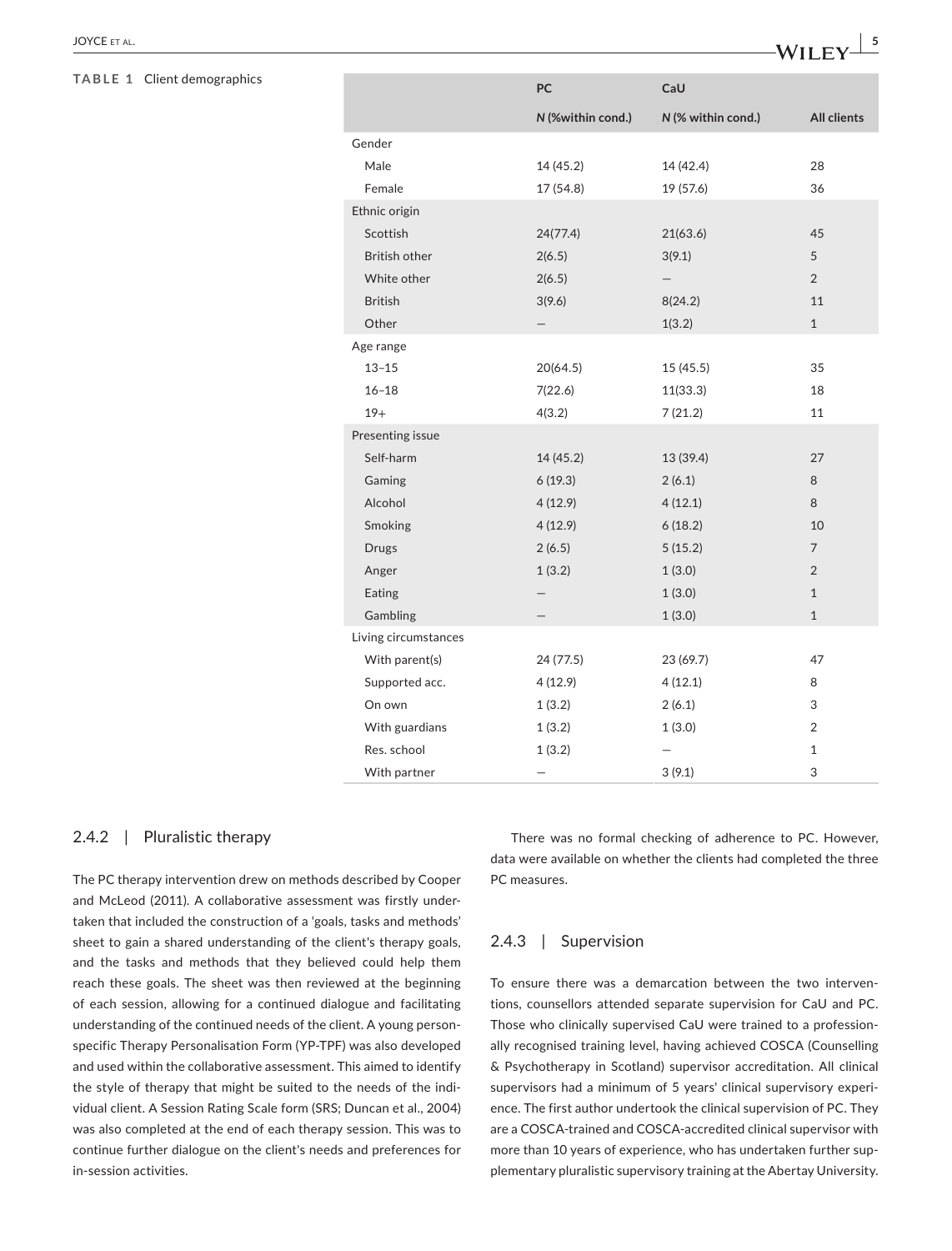# **6 | 14** *I***T ITTITI**

#### **2.5**  | **Procedures**

Ethics approval was obtained from the relevant university ethics committee. To ensure there was consistency across schools, the Director of Education for Moray was contacted to explain the study and explore mechanisms for informing the schools and the primary carers of potential participation. From this discussion, a letter was composed and sent to all secondary school headteachers in the Moray area. This information provided instruction on the need to inform parents of all secondary school young people of their right to withhold consent to be part of the research (parental assent). The vulnerability of the potential participants (young people with addiction) was considered, and a decision was made that no communication to individual parents of participants would be forthcoming to ensure the right of the young person to a confidential service was upheld. Those in other settings were informed by the co-ordinator of the service of the study's aims and objectives in a manner appropriate to each setting.

All potential referrers—for example pastoral staff in schools, social workers, young people support staff—were given training prior to study commencement about the participant selection criteria and to inform them of the aims and objectives of the study.

#### 2.5.1 | Randomisation

Randomisation was within counsellors, with study counsellors delivering both the experimental (PC) and control (CaU) intervention. Client allocation to the counsellor was dependent on their geographical location.

Randomisation was carried out using a randomisation sequence generated by an online computer programme ([https://](https://www.sealedenvelope.com) [www.sealedenvelope.com\)](https://www.sealedenvelope.com). Randomisation was blocked using random permuted blocks of four. Once the initial baseline test was undertaken, the organisation administrator (on receipt of baseline paperwork that included signed consent) would then assign a unique client ID to the client and randomise. At the weekly allocation meeting, the study counsellors were informed of their new clients for the week and the condition to which they were allocated.

Clients were not explicitly informed of the condition they were allocated to. However, clients in the PC condition were given an information leaflet at their first appointment explaining the pluralistic approach. This information was also further discussed by their counsellor. Those allocated to CaU received information on the counselling-as-usual approach orally.

#### 2.5.2 | Testers

Testers met with the client to collect data at baseline, the end of counselling and three months after the end of counselling. Baseline and end of counselling tests were undertaken by the manager of the service and other volunteer counsellors at the organisation. All testers were informed of the purpose and principles of the study and trained in the use of the documentation and tools that would be utilised. Testers were not blinded to the clients' allocations.

#### 2.5.3 | Counsellors

Three counsellors delivered both the PC and CaU therapy in the study. They were two women and one man, one aged between 45 and 54 and two between 55 and 64. The counsellors had originally trained to diploma level in a humanistic modality and had subsequently undertaken specific training for work in addictions with young people. All three had been qualified as counsellors for between 5 and 10 years.

Prior to the study, each counsellor was given training on implementing a pluralistic approach in their work. This was via weekly meetings over a period of approximately six weeks, and an additional half-day input from a trained pluralistic therapist. Additionally, throughout the study, an opportunity was given to continue to explore this way of working within team meetings.

#### **2.6**  | **Data analysis**

All quantitative analyses were conducted using SPSS version 24. As YP-CORE scores were collected at each session, last session scores were available if clients dropped out before the end of therapy. SDQ data were only available if clients undertook an end of therapy testing meeting. Three-month follow-up data for both measures (YP-CORE and SDQ) were only available if the client attended the 3-month follow-up testing point.

Data were inspected for outliers, defined as any score falling more than 1.5 times the interquartile range above the third quartile or below the first quartile.

One-way between-groups analysis of covariance (ANCOVA) was conducted to compare the YP-CORE and SDQ scores of those in PC and CaU at the end of therapy and at 3-month follow-up. Baseline YP-CORE and SDQ scores were used as the covariate.

The cut-off for statistical significance was set at *α* < 0.05 (twotailed). Because of the pilot nature of the study, Bonferroni's corrections were not applied. Effect sizes and 95% confidence intervals were calculated using the effect size calculator from the Centre for Evaluation and Monitoring, Durham University ([http://www.cemce](http://www.cemcentre.org/) [ntre.org/\)](http://www.cemcentre.org/). Effect sizes are given as Hedges' *g* (Hedges & Olkin, 1985), which multiplies Cohen's *d* by a small correction factor to compensate for bias in small sample sizes. To describe the magnitude of effect sizes, standardised criteria from Cohen (1988) have been used whereby an effect size (Cohen's *d*) of 0.2 can be considered small, 0.5 medium and 0.8 large. Hedges' *g* can be converted to Cohen's *d* for this purpose.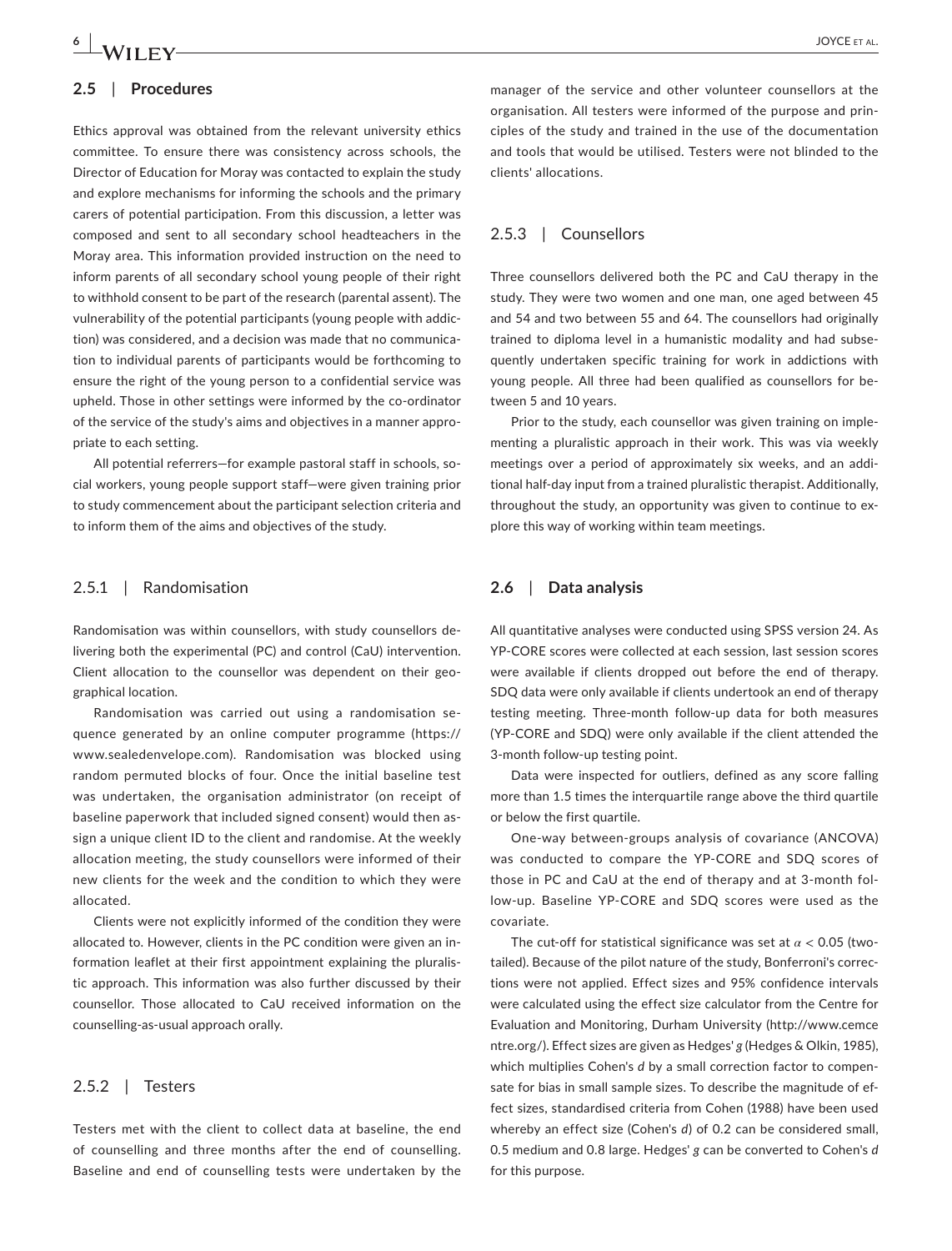### **3**  | **RESULTS**

#### **3.1**  | **Feasibility**

As indicated in Figure 1, 37 of 101 clients (36.6%) assessed for eligibility declined to participate, withdrew consent or decided that they did not require counselling. Thirty-one young people completed the PC arm of the counselling, with 27 (90%) available for endpoint testing. Within the CaU cohort, 33 young people completed the counselling, and 26 (78.8%) were available for endpoint testing. As the Young Persons Clinical Outcome in Routine Evaluation (YP-CORE) data were collected at the beginning of each session, start and endpoint data were available for 100% of both PC ( $n = 31$ ) and CaU participants ( $n = 33$ ). Strengths and Difficulties Questionnaire (SDQ) data were available for 52 (81.2%) participants: 26 (83.9%) PC and 26 (78.8%) CaU.

The mean total sessions offered to those in the PC arm of the study were 13.4:  $M = 9.0$  sessions attended,  $M = 2.1$  sessions cancelled and *M* = 2.3 sessions non-attended without reason (DNA). In the CaU arm, the reported sessions offered were  $M = 10.5$  sessions,  $M = 6.9$  sessions attended,  $M = 2.1$  sessions cancelled and  $M = 1.6$ sessions non-attended without reason (DNA).

(Table 2). At the end of therapy, there was no statistically significant difference in psychological distress between the PC and CaU arms, *F* (1,58) = 0.91, *p* = .34, *g* = 0.19. This was also the case at 3-month follow-up, *F* (1,25) = 0.85, *p* = .37, *g* = 0.25 (Table 3).

#### **3.3**  | **Secondary outcome: SDQ**

There was no statistically significant difference at the end of counselling in psychological difficulties on the SDQ-TD, *F* (1,49) = 0.27,  $p = .61$ ,  $g = 0.02$ . Similarly, no statistical difference was found in relation to the SDQ-ES subscale, *F* (1,49) = 0.05, *p* = .83, *g* = −0.01; or the SDQ-HA subscale, *F* (1,49) = 1.12, *p* = .30, *g* = 0.16.

At 3-month follow-up, there was a statistically significant difference on SDQ-TD,  $F(1,24) = 9.02$ ,  $p = .01$ ,  $g = 0.44$ , with clients in the CaU condition showing greater positive change than clients in the PC condition. There was also a statistically significant difference in favour of the CaU group on the SDQ-H subscale scores, *F* (1,24) = 5.32, *p* = .03, *g* = 0.67. No statistical difference was found on the SDQ-ES subscale,  $F(1,24) = 0.96$ ,  $p = .34$ ,  $g = 0.22$ .

#### **3.2**  | **Primary outcome: YP-CORE**

At baseline, the mean scores on the YP-CORE in the PC and CaU groups were  $19.7$  (*SD* = 8.5) and  $19.0$  (*SD* = 9.1), respectively

**3.4**  | **Sensitivity analyses**

Three clients were identified as outliers on the YP-CORE, two at endpoint and one at 3-month follow-up. A sensitivity analysis of

|                | <b>PC</b>       |           |                    |           | CaU          |                 |           |                    |           |    |  |
|----------------|-----------------|-----------|--------------------|-----------|--------------|-----------------|-----------|--------------------|-----------|----|--|
|                | <b>Baseline</b> |           | End of counselling |           |              | <b>Baseline</b> |           | End of counselling |           |    |  |
|                | M               | <b>SD</b> | M                  | <b>SD</b> | $\mathsf{N}$ | M               | <b>SD</b> | M                  | <b>SD</b> | N  |  |
| <b>YP-CORE</b> | 19.68           | 8.54      | 10.26              | 9.33      | 31           | 19.00           | 9.15      | 9.58               | 7.68      | 33 |  |
| SDQ-TD         | 16.77           | 4.11      | 13.58              | 5.22      | 26           | 17.65           | 6.18      | 13.50              | 5.99      | 26 |  |
| SDQ-ES         | 5.00            | 3.11      | 3.81               | 2.71      | 26           | 5.69            | 2.51      | 4.12               | 2.30      | 26 |  |
| SDQ-H          | 5.23            | 1.95      | 4.85               | 2.28      | 26           | 5.69            | 2.43      | 4.58               | 2.67      | 26 |  |

**TABLE 2** Baseline and end of counselling scores

Abbreviations: CaU, counselling as usual; PC, pluralistic counselling; SDQ-ES, SDQ emotional symptoms; SDQ-H, SDQ hyperactivity; SDQ-TD, SDQ total difficulties; YP-CORE, young person's CORE.

|  | TABLE 3 Baseline and 3-month follow-up scores |
|--|-----------------------------------------------|
|--|-----------------------------------------------|

|                | <b>PC</b>       |           |            |           | CaU |                 |           |            |           |    |  |
|----------------|-----------------|-----------|------------|-----------|-----|-----------------|-----------|------------|-----------|----|--|
|                | <b>Baseline</b> |           | 3-month FU |           |     | <b>Baseline</b> |           | 3-month FU |           |    |  |
|                | M               | <b>SD</b> | M          | <b>SD</b> | N   | M               | <b>SD</b> | M          | <b>SD</b> | N  |  |
| <b>YP-CORE</b> | 19.50           | 10.47     | 12.13      | 7.16      | 16  | 18.36           | 8.33      | 8.79       | 4.84      | 14 |  |
| SDQ-TD         | 16.73           | 4.32      | 17.80      | 5.38      | 15  | 19.00           | 4.22      | 14.92      | 5.52      | 12 |  |
| SDQ-ES         | 5.20            | 5.51      | 5.27       | 2.79      | 15  | 5.33            | 2.10      | 4.67       | 2.43      | 12 |  |
| SDQ-H          | 5.07            | 1.83      | 5.87       | 2.33      | 15  | 6.08            | 1.93      | 4.33       | 1.97      | 12 |  |

Abbreviations: CaU, counselling as usual; PC, pluralistic counselling; SDQ-ES, SDQ emotional symptoms; SDQ-H, SDQ hyperactivity; SDQ-TD, SDQ total difficulties; YP-CORE, young person's CORE.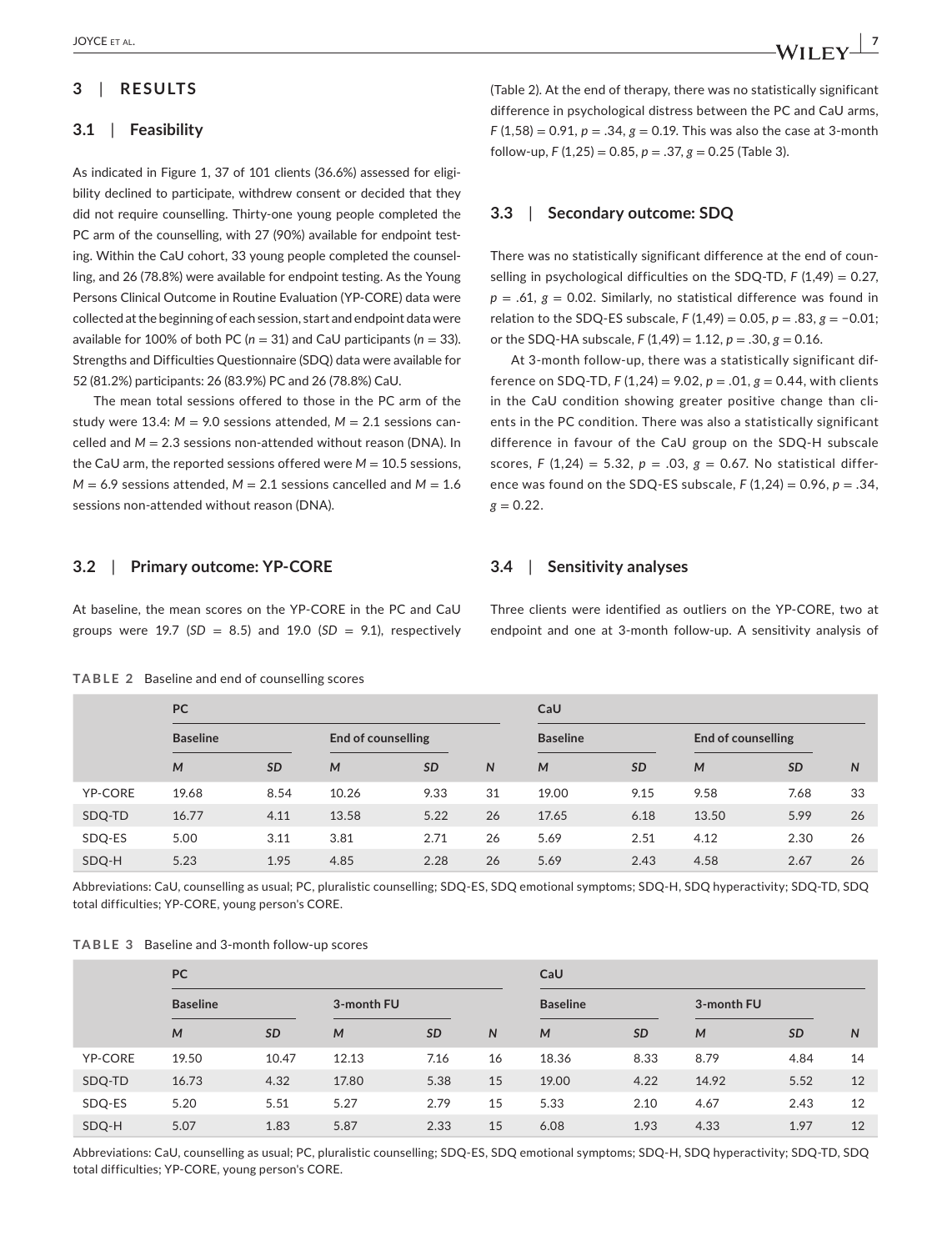outcomes was conducted with these clients removed. This did not affect results on the YP-CORE measure.

#### **4**  | **DISCUSSION**

The findings from this study suggest that the present design is feasible in terms of recruitment and retention of clients from baseline to end of counselling. However, the low retention of clients at 3-month follow-up was a significant problem identified.

Evidence suggests that the design was acceptable to participants: when asked their opinion of being part of the research at endpoint, none of the 53 clients reported negative responses. The majority of participants also indicated that the YP-CORE was an easy-to-complete outcome tool. However, they were less positive about the SDQ, with some clients describing it as confusing and age-inappropriate. The response structure for the SDQ items, with three tick boxes, was described by some participants as making it difficult to give appropriate responses to the questions. The study was also, in general, acceptable to the counsellors. They reported positive experiences of trialling the new intervention and described as helpful the tools used. The study was also acceptable to the organisation in which it took place. The use of an active (CaU) rather than passive (waiting list) control group, and follow-up procedures, gave reassurance to the organisation of the safety of the clients.

The absence of significant differences on our primary outcome between the two arms in this trial is not unexpected given its lack of power. However, the study design had important limitations. Although multi-sited, the work was undertaken in one local authority area that was predominately rural, with only one organisation and with a lack of ethnic diversity. In addition, although attrition in other young people studies has been observed at follow-up time points (Pearce et al., 2017; Pybis et al., 2015), this was not to the level observed in the present study. Most importantly perhaps, there may have been crossover effects between the PC and CaU conditions, reducing any differences in effects between groups. Each of the three counsellors delivered both interventions of the study, and the counsellors reported that the only differences in their practices were the structured use of the three tools in the PC arm. Clients in both arms also reported similar experiences.

Before a fully powered trial is conducted, therefore, it is recommended that further pilots are undertaken, with design adjustments made to address these issues and increase feasibility. Adherence checking to ensure counsellors deliver a PC counselling intervention is required, for instance through recordings that could identify moments of shared decision-making. Also, the use of different, appropriately trained, counsellors for each arm of the study is essential to ensure a clear differentiation between treatment arms. The low numbers at follow-up needs to be addressed through the establishment of more robust protocols for testing. Additionally, the definition of addiction in this study was

broad-based and included some behaviours not often thought of as addictive. Restricting inclusion to presenting behaviours most often thought of as addictive, that is, drugs, alcohol and nicotine and, conversely, including a more diverse sample from other organisations and areas of the country—would give more definitive evidence of the effectiveness of a PC approach with this particular community.

In conclusion, this pilot study shows that recruitment and retention is possible for a trial of PC against CaU. However, strategies will need to be put in place to ensure a clear differentiation between the two conditions. In addition, methods will be needed to ensure retention for follow-up testing.

#### **ETHICS APPROVAL**

Ethics approval for the original project was given by Strathclyde University Ref UEC13/19 on 21 May 2013 and for the additional aspects by the University of Roehampton Ref PSYC 15/ 170 on 8 July 2015.

#### **PATIENT CONSENT STATEMENT**

All participants gave informed consent to participate in the study.

#### **CLINICAL TRIAL REGISTRATION**

As an initial pilot study, we did not register this trial.

#### **DATA AVAILABILITY STATEMENT**

Due to initial consent agreements with participants, the data for this study are not available for reuse.

#### **ORCID**

*Patricia Joyce* <https://orcid.org/0000-0002-3777-3045> *Joel Vo[s](https://orcid.org/0000-0002-7961-2354)* <https://orcid.org/0000-0002-7961-2354>

#### **REFERENCES**

- Baxter, E. E., Alexander, P. C., Kraus, D. R., Bentley, J. H., Boswell, J. F., & Castonguay, L. G. (2016). Concurrent validation of the Treatment Outcome Package (TOP) for children and adolescents. *Journal of Child and Family Studies*, *25*(8), 2415–2422. [https://doi.org/10.1007/](https://doi.org/10.1007/s10826-016-0419-4) [s10826-016-0419-4](https://doi.org/10.1007/s10826-016-0419-4)
- Bergman, B. G., Kelly, J. F., Nargiso, J. E., & McKowen, J. W. (2016). "The age of feeling in-between": addressing challenges in the treatment of emerging adults with substance use disorders. *Cognitive and Behavioral Practice*, *23*(3), 270–288. [https://doi.org/10.1016/j.](https://doi.org/10.1016/j.cbpra.2015.09.008) [cbpra.2015.09.008](https://doi.org/10.1016/j.cbpra.2015.09.008)
- Blasco-Fontecilla, H., Fernández-Fernández, R., Colino, L., Fajardo, L., Perteguer-Barrio, R., & de Leon, J. (2016). The addictive model of self-harming (non-suicidal and suicidal) behavior. *Frontiers in Psychiatry*, *8*, 1–7. <https://doi.org/10.3389/fpsyt.2016.00008>
- Cohen, J. (1988). *Statistical power analysis for the behavioral sciences* (2nd ed.). Lawrence Erlbaum Associates.
- Cooper, M. (2020). Philosophical Foundations of Pluralism. Pluralistic. Practice. [https://pluralisticpractice.com/2020/02/19/philosophi](https://pluralisticpractice.com/2020/02/19/philosophical-foundations-of-pluralism/) [cal-foundations-of-pluralism/](https://pluralisticpractice.com/2020/02/19/philosophical-foundations-of-pluralism/)
- Cooper, M., & McLeod, J. (2007). A pluralistic framework for counselling and psychotherapy: Implications for research. *Counselling & Psychotherapy Research*, *7*(3), 135–143. [https://doi.](https://doi.org/10.1080/14733140701566282) [org/10.1080/14733140701566282](https://doi.org/10.1080/14733140701566282)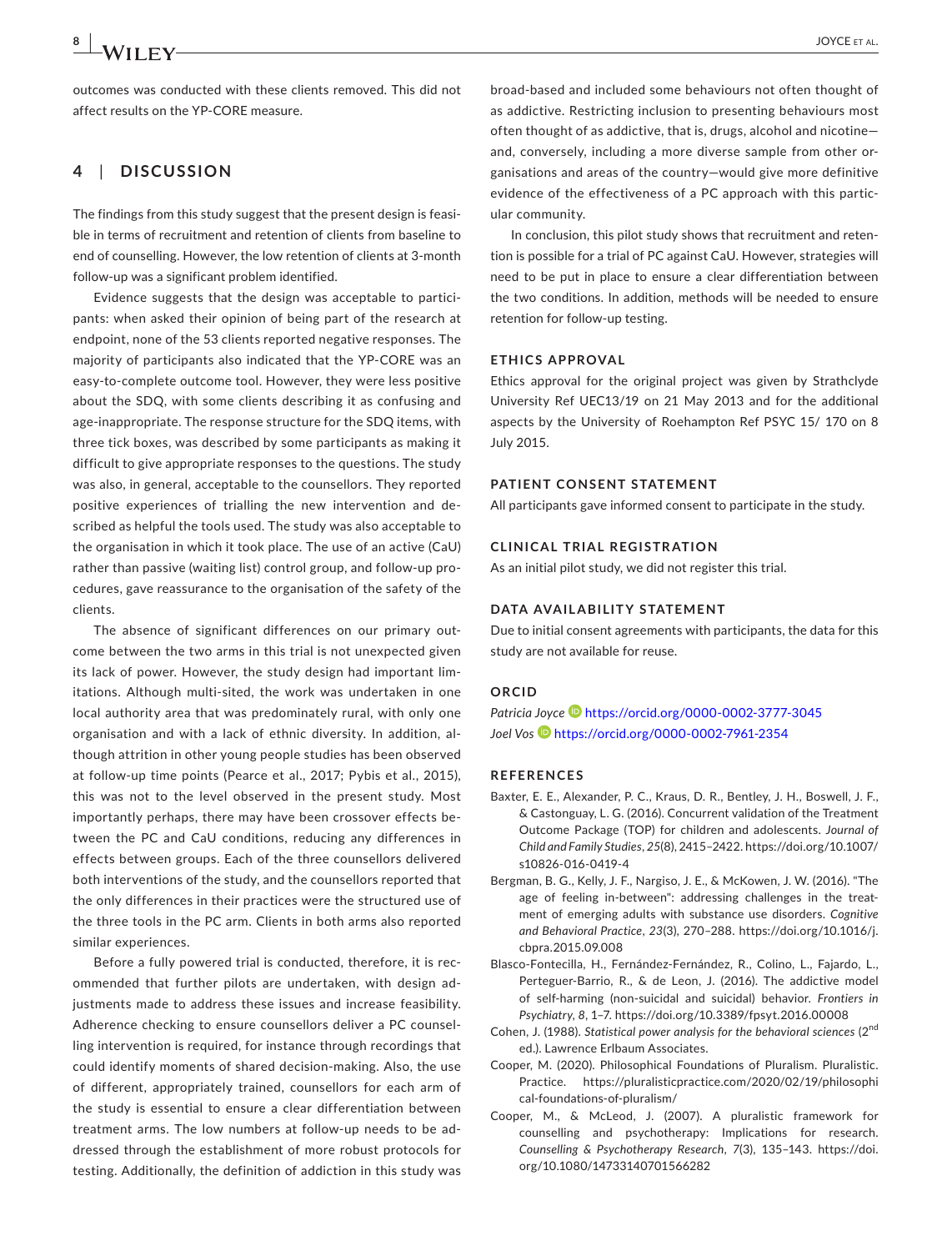- Cooper, M., & McLeod, J. (2011). *Pluralistic counselling and psychotherapy*. Sage.
- Cooper, M., Wild, C., van Rijn, B., Ward, T., McLeod, J., Cassar, S., Antoniou, P., Michael, C., Michalitsi, M., & Sreenath, S. (2015). Pluralistic therapy for depression: Acceptability, outcomes and helpful aspects in a multisite study. *Counselling Psychology Review*, *30*(1), 6–20.
- Couture, C., Cooper, P., & Royer, E. (2011). Study of the concurrent validity between the Boxall Profile and the Strengths and Difficulties Questionnaire. *The International Journal of Emotional Education*, *3*(1), 20–29.
- Dennis, M., Godley, S. H., Diamond, G., Tims, F. M., Babor, T., Donaldson, J., Liddle, H., Titus, J. C., Kaminer, Y., Webb, C., Hamilton, N., & Funk, R. (2004). The Cannabis Youth Treatment (CYT) Study: Main findings from two randomized trials. *Journal of Substance Abuse Treatment*, *27*(3), 197–213. [https://doi.org/10.1016/j.](https://doi.org/10.1016/j.jsat.2003.09.005) [jsat.2003.09.005](https://doi.org/10.1016/j.jsat.2003.09.005)
- Duncan, B. L., Miller, S. D., & Sparks, J. A. (2004). *The Heroic Client: A revolutionary new way to improve effectiveness through client directed, outcome informed therapy*. Jossey-Bass.
- Edbrooke-Childs, J., Jacob, J., Argent, R., Patalay, P., Deighton, J., & Wolpert, M. (2016). The relationship between child- and parent-reported shared decision making and child-, parent-, and clinician-reported treatment outcome in routinely collected child mental health services data. *Clinical Child Psychology and Psychiatry*, *21*(2), 324–338. [https://doi.org/10.1177/13591](https://doi.org/10.1177/1359104515591226) [04515591226](https://doi.org/10.1177/1359104515591226)
- Feltham, A., Martin, K., Walker, L., & Harris, L. (2018). Using goals in therapy: The perspective of people with lived experience. In M. Cooper, & D. Law (Eds.), *Working with goals in psychotherapy and counselling* (pp. 73–86). Oxford University Press.
- Fonagy, P., Allison, L., & Ryan, A. (2017). Therapy outcomes, what works for whom? In N. Midgley, J. Hayes, & M. Cooper (Eds.) *Essential research findings in child and adolescent psychotherapy* (pp. 79–118). Sage.
- Fonagy, P., Cottrell, D., Phillips, J., Bevington, D., Glaser, D., & Allison, E. (Eds.) (2015). *What works for whom? A critical review of treatments for children and adolescents*. Guilford Press.
- Goodman, R. (2001). Psychometric properties of the strengths and difficulties questionnaire. *Journal of the American Academy of Child & Adolescent Psychiatry*, *40*(11), 1337–1345. [https://doi.](https://doi.org/10.1097/00004583-200111000-00015) [org/10.1097/00004583-200111000-00015](https://doi.org/10.1097/00004583-200111000-00015)
- Goodman, R., Meltzer, H., & Bailey, V. (1998). The strengths and difficulties questionnaire: A pilot study on the validity of the self-report version. *European Child & Adolescent Psychiatry*, *7*(3), 125–130. <https://doi.org/10.1007/s007870050057>
- Grant, J. E., Atmaca, M., Fineberg, N. A., Fontenelle, L. F., Matsunaga, H., Janardhan Reddy, Y. C., Simpson, H. B., Thomsen, P. H., van den Heuvel, O. A. Veale, D., Woods, D. W., & Stein, D. J. (2014). Impulse control disorders and "behavioural addictions" in the ICD-11. *World Psychiatry*, *13*(2), 125–127. [https://doi.org/10.1002/](https://doi.org/10.1002/wps.20115) [wps.20115](https://doi.org/10.1002/wps.20115)
- Hedges, L. V., & Olkin, I. (1985). *Statistical Methods for Meta-Analysis*. New York, NY: Academic Press.
- Kuss, D. J., van Rooij, A. J., Shorter, G. W., Griffiths, M. D., & van de Mheen, D. (2013). Internet addiction in adolescents: Prevalence and risk factors. *Computers in Human Behavior*, *29*(5), 1987–1996. <https://doi.org/10.1016/j.chb.2013.04.002>
- Liang, L., Yang, J., & Yao, S. (2019). Measurement equivalence of the SDQ in Chinese adolescents: A horizontal and longitudinal perspective. *Journal of Affective Disorders*, *257*, 439–444. [https://doi.](https://doi.org/10.1016/j.jad.2019.06.049) [org/10.1016/j.jad.2019.06.049](https://doi.org/10.1016/j.jad.2019.06.049)
- McLaughlin, C., Holliday, C., Clarke, B., & Llie, S. (2013). *Research on counselling and psychotherapy with children and young people: A systematic scoping review of the evidence for its effectiveness from 2003-2011*.

BACP. [https://www.bacp.co.uk/media/1978/bacp-research-on](https://www.bacp.co.uk/media/1978/bacp-research-on-counselling-psychotherapy-with-children-young-people-systematic-review-2013.pdf)[counselling-psychotherapy-with-children-young-people-syste](https://www.bacp.co.uk/media/1978/bacp-research-on-counselling-psychotherapy-with-children-young-people-systematic-review-2013.pdf) [matic-review-2013.pdf](https://www.bacp.co.uk/media/1978/bacp-research-on-counselling-psychotherapy-with-children-young-people-systematic-review-2013.pdf)

- Mellor, D., Cheng, W., McCabe, M., Ling, M., Liu, Y., Zhao, Z., Fan, J., You, M., Zhang, F., Sun, J., Byrne, L., & Xu, Y. (2016). The use of the SDQ with Chinese adolescents in the clinical context. *Psychiatry Research*, *246*, 520–526. [https://doi.org/10.1016/j.](https://doi.org/10.1016/j.psychres.2016.10.034) [psychres.2016.10.034](https://doi.org/10.1016/j.psychres.2016.10.034)
- Miller, W. R., & Rollnick, S. (2013). *Motivational Interviewing, helping people change* (3rd ed.). Guildford Press.
- Muris, P., Meesters, C., & van den Berg, F. (2003). The Strengths and Difficulties Questionnaire (SDQ): Further evidence for its reliability and validity in a community sample of Dutch children and adolescents. *European Child & Adolescent Psychiatry*, *12*(1), 1–8. [https://](https://doi.org/10.1007/s00787-003-0298-2) [doi.org/10.1007/s00787-003-0298-2](https://doi.org/10.1007/s00787-003-0298-2)
- NHS Digital (2018). *Smoking, drinking and drug use among young people in England: Consultation*. [https://nhs-digital.citizenspace.com/](https://nhs-digital.citizenspace.com/consultations/smoking-drinking-and-drug-use-among-young-people/#:%7E:text=The Smoking%2C Drinking and Drug Use Among Young,pupils 19 experience of smoking%2C drinking and drug use%3B) [consultations/smoking-drinking-and-drug-use-among-young](https://nhs-digital.citizenspace.com/consultations/smoking-drinking-and-drug-use-among-young-people/#:%7E:text=The Smoking%2C Drinking and Drug Use Among Young,pupils 19 experience of smoking%2C drinking and drug use%3B) -people/#:~:text=[The%20Smoking%2C%20Drinking%20and](https://nhs-digital.citizenspace.com/consultations/smoking-drinking-and-drug-use-among-young-people/#:%7E:text=The Smoking%2C Drinking and Drug Use Among Young,pupils 19 experience of smoking%2C drinking and drug use%3B) [%20Drug%20Use%20Among%20Young,pupils'%20experien](https://nhs-digital.citizenspace.com/consultations/smoking-drinking-and-drug-use-among-young-people/#:%7E:text=The Smoking%2C Drinking and Drug Use Among Young,pupils 19 experience of smoking%2C drinking and drug use%3B) [ce%20of%20smoking%2C%20drinking%20and%20drug%20](https://nhs-digital.citizenspace.com/consultations/smoking-drinking-and-drug-use-among-young-people/#:%7E:text=The Smoking%2C Drinking and Drug Use Among Young,pupils 19 experience of smoking%2C drinking and drug use%3B) [use%3B](https://nhs-digital.citizenspace.com/consultations/smoking-drinking-and-drug-use-among-young-people/#:%7E:text=The Smoking%2C Drinking and Drug Use Among Young,pupils 19 experience of smoking%2C drinking and drug use%3B)
- Nixon, M. K., Cloutier, P. F., & Aggarwal, S. (2002). Affect regulation and addictive aspects of repetitive self-injury in hospitalized adolescents. *Journal of the American Academy of Child & Adolescent Psychiatry*, *41*(11), 1333–1341. [https://doi.org/10.1097/00004583-](https://doi.org/10.1097/00004583-200211000-00015) [200211000-00015](https://doi.org/10.1097/00004583-200211000-00015)
- Orford, J. (2001). *Excessive appetites: A psychological view of addictions*. Wiley.
- Pearce, P., Sewell, R., Cooper, M., Osman, S., Fugard, A. B., & Pybis, J. (2017). Effectiveness of school-based humanistic counselling for psychological distress in young people: Pilot randomized controlled trial with follow-up in an ethnically diverse sample. *Psychology and Psychotherapy: Theory, Research and Practice*, *90*(2), 138–155. <https://doi.org/10.1111/papt.12102>
- Prochaska, J., & DiClemente, C. (1983). Stages and processes of selfchange in smoking: Toward an integrative model of change. *Journal of Consulting and Clinical Psychology*, *5*, 390–395.
- Pybis, J., Cooper, M., Hill, A., Cromarty, K., Levesley, R., Murdoch, J., & Turner, N. (2015). Pilot randomised controlled trial of school-based humanistic counselling for psychological distress in young people: Outcomes and methodological reflections. *Counselling & Psychotherapy Research*, *15*(4), 241–250. [https://doi.](https://doi.org/10.1080/14733145.2014.905614) [org/10.1080/14733145.2014.905614](https://doi.org/10.1080/14733145.2014.905614)
- Rescher, N. (1993). *Pluralism: Against the Demand for Consensus*. Oxford, UK: Oxford University.
- Roy, B. V., Veenstra, M., & Clench-Aas, J. (2008). Construct validity of the five-factor Strengths and Difficulties Questionnaire (SDQ) in pre-, early, and late adolescence. *Journal of Child Psychology and Psychiatry*, *49*(12), 1304–1312. [https://doi.](https://doi.org/10.1111/j.1469-7610.2008.01942.x) [org/10.1111/j.1469-7610.2008.01942.x](https://doi.org/10.1111/j.1469-7610.2008.01942.x)
- Schroder, R., Sellman, D., Frampton, C., & Deering, D. (2009). Youth retention: Factors associated with treatment drop-out from youth alcohol and other drug treatment. *Drug and Alcohol Review*, *28*(6), 663–668. <https://doi.org/10.1111/j.1465-3362.2009.00076.x>
- Scottish Government (2018). *Scottish Schools Adolescent Lifestyle and Substance Use Survey (SALSUS): National overview*. [https://www.gov.](https://www.gov.scot/binaries/content/documents/govscot/publications/statistics/2019/11/scottish-schools-adolescent-lifestyle-substance-use-survey-salsus-national-overview-2018/documents/scottish-schools-adolescent-lifestyle-substance-use-survey-salsus-national-overview-2018/scottish-schools-adolescent-lifestyle-substance-use-survey-salsus-national-overview-2018/govscot%3Adocument/scottish-schools-adolescent-lifestyle-substance-use-survey-salsus-national-overview-2018.pdf) [scot/binaries/content/documents/govscot/publications/statistics/](https://www.gov.scot/binaries/content/documents/govscot/publications/statistics/2019/11/scottish-schools-adolescent-lifestyle-substance-use-survey-salsus-national-overview-2018/documents/scottish-schools-adolescent-lifestyle-substance-use-survey-salsus-national-overview-2018/scottish-schools-adolescent-lifestyle-substance-use-survey-salsus-national-overview-2018/govscot%3Adocument/scottish-schools-adolescent-lifestyle-substance-use-survey-salsus-national-overview-2018.pdf) [2019/11/scottish-schools-adolescent-lifestyle-substance-use-surve](https://www.gov.scot/binaries/content/documents/govscot/publications/statistics/2019/11/scottish-schools-adolescent-lifestyle-substance-use-survey-salsus-national-overview-2018/documents/scottish-schools-adolescent-lifestyle-substance-use-survey-salsus-national-overview-2018/scottish-schools-adolescent-lifestyle-substance-use-survey-salsus-national-overview-2018/govscot%3Adocument/scottish-schools-adolescent-lifestyle-substance-use-survey-salsus-national-overview-2018.pdf) [y-salsus-national-overview-2018/documents/scottish-schools-adole](https://www.gov.scot/binaries/content/documents/govscot/publications/statistics/2019/11/scottish-schools-adolescent-lifestyle-substance-use-survey-salsus-national-overview-2018/documents/scottish-schools-adolescent-lifestyle-substance-use-survey-salsus-national-overview-2018/scottish-schools-adolescent-lifestyle-substance-use-survey-salsus-national-overview-2018/govscot%3Adocument/scottish-schools-adolescent-lifestyle-substance-use-survey-salsus-national-overview-2018.pdf) [scent-lifestyle-substance-use-survey-salsus-national-overview-](https://www.gov.scot/binaries/content/documents/govscot/publications/statistics/2019/11/scottish-schools-adolescent-lifestyle-substance-use-survey-salsus-national-overview-2018/documents/scottish-schools-adolescent-lifestyle-substance-use-survey-salsus-national-overview-2018/scottish-schools-adolescent-lifestyle-substance-use-survey-salsus-national-overview-2018/govscot%3Adocument/scottish-schools-adolescent-lifestyle-substance-use-survey-salsus-national-overview-2018.pdf)[2018/scottish-schools-adolescent-lifestyle-substance-use-surve](https://www.gov.scot/binaries/content/documents/govscot/publications/statistics/2019/11/scottish-schools-adolescent-lifestyle-substance-use-survey-salsus-national-overview-2018/documents/scottish-schools-adolescent-lifestyle-substance-use-survey-salsus-national-overview-2018/scottish-schools-adolescent-lifestyle-substance-use-survey-salsus-national-overview-2018/govscot%3Adocument/scottish-schools-adolescent-lifestyle-substance-use-survey-salsus-national-overview-2018.pdf) [y-salsus-national-overview-2018/govscot%3Adocument/scottish](https://www.gov.scot/binaries/content/documents/govscot/publications/statistics/2019/11/scottish-schools-adolescent-lifestyle-substance-use-survey-salsus-national-overview-2018/documents/scottish-schools-adolescent-lifestyle-substance-use-survey-salsus-national-overview-2018/scottish-schools-adolescent-lifestyle-substance-use-survey-salsus-national-overview-2018/govscot%3Adocument/scottish-schools-adolescent-lifestyle-substance-use-survey-salsus-national-overview-2018.pdf)[schools-adolescent-lifestyle-substance-use-survey-salsus-national](https://www.gov.scot/binaries/content/documents/govscot/publications/statistics/2019/11/scottish-schools-adolescent-lifestyle-substance-use-survey-salsus-national-overview-2018/documents/scottish-schools-adolescent-lifestyle-substance-use-survey-salsus-national-overview-2018/scottish-schools-adolescent-lifestyle-substance-use-survey-salsus-national-overview-2018/govscot%3Adocument/scottish-schools-adolescent-lifestyle-substance-use-survey-salsus-national-overview-2018.pdf)[overview-2018.pdf](https://www.gov.scot/binaries/content/documents/govscot/publications/statistics/2019/11/scottish-schools-adolescent-lifestyle-substance-use-survey-salsus-national-overview-2018/documents/scottish-schools-adolescent-lifestyle-substance-use-survey-salsus-national-overview-2018/scottish-schools-adolescent-lifestyle-substance-use-survey-salsus-national-overview-2018/govscot%3Adocument/scottish-schools-adolescent-lifestyle-substance-use-survey-salsus-national-overview-2018.pdf)